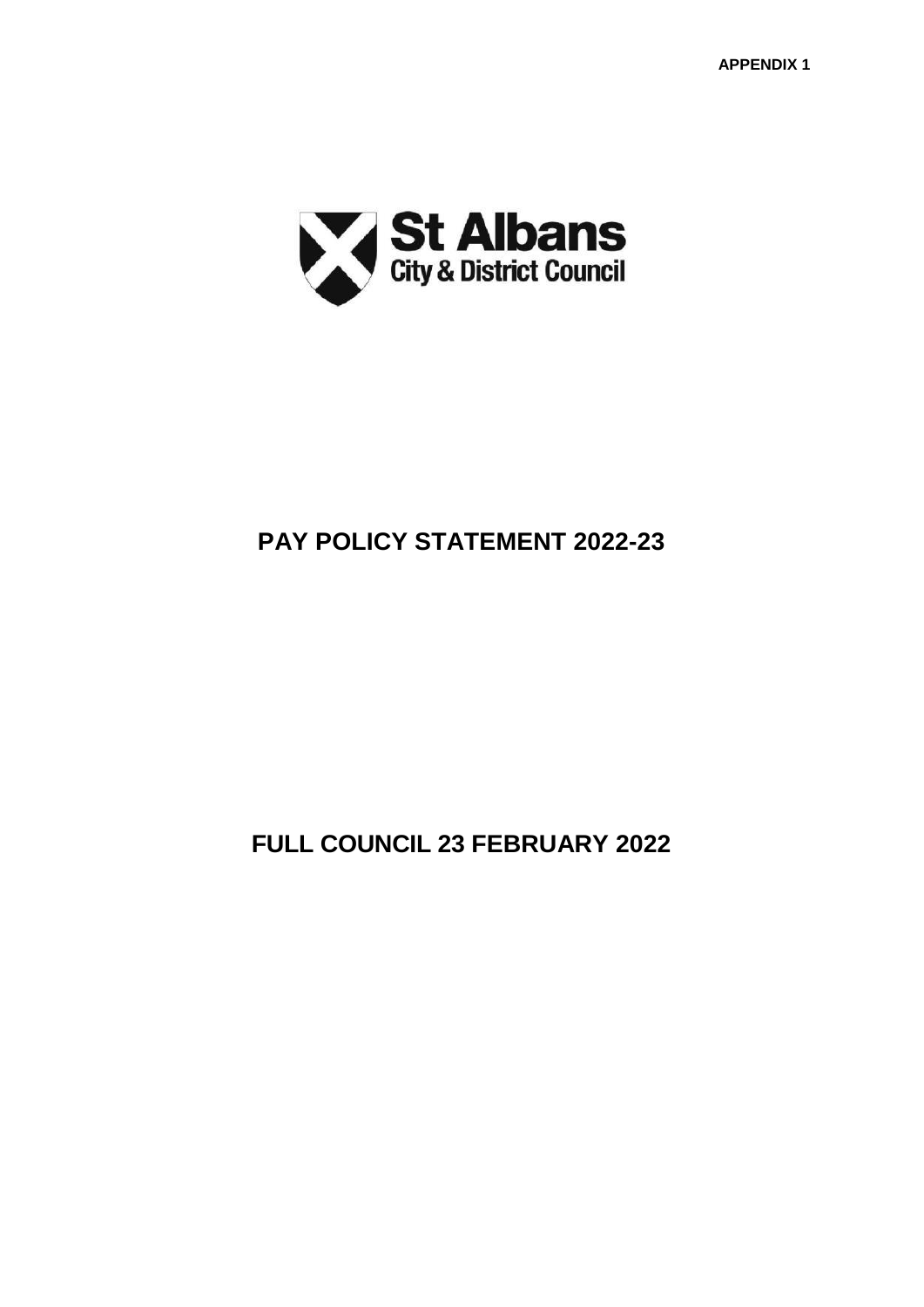# **Pay Policy**

- 1. St Albans City & District Council recognises the importance of having a clear written policy statement on pay in order to ensure that employees are fairly rewarded and there is proper public accountability.
- 2. The Council has a Facilities Agreement with its recognised Trade Union, UNISON. This allows official Trade Union representatives to have limited periods of time off with pay to undertake specified trade union duties. A copy of the Trade Union Facilities data may be found under Pay Policy at:

<https://www.stalbans.gov.uk/performance-vision-policies-strategies-and-plans>

- 3. This Policy Statement applies to all Council employees, but not to other workers such as casuals, agency temps, etc. The provisions of this Policy Statement regarding transparency also apply to any Senior Managers who are not employees, but who provide their services under a 'contract for services'.
- 4. This Council does not use Zero Hours contracts for any of its employees.
- 5. This Pay Policy Statement will be reviewed each year and will be approved by the Full Council by 31 March of that year. If any changes to this Pay Policy Statement are required, they need to be approved by Full Council.

# **Principles**

- 6. The Council currently pays the Living Wage Foundation national rate (or more) to all its directly employed staff, other than some apprentices. The Living Wage Foundation rate is voluntary and is currently higher than the statutory Living Wage rate set by the Government.
- 7. The Council uses and maintains effective job evaluation systems and procedures to provide equity and consistency in pay, whilst in general adhering to the basic principles of the national Local Government Single Status pay agreement.
- 8. All the Council's pay and reward procedures will be developed in accordance with the relevant legislation and any accompanying codes of practice.
- 9. The Council acknowledges that pay is not the only means of rewarding employees for their work and will look to provide other non-financial incentives to support the recruitment and retention of high-quality people. This would include, but is not exclusive to, such matters as offering agile and flexible working, good working conditions and other benefits such as pension scheme, discounted train travel, cycle to work scheme and parking provision.
- 10. The Council ensures fair and reasonable access to appropriate learning and development opportunities to help our employees perform well in their jobs. Elearning is used to meet statutory and mandatory training and further learning opportunities are offered to help the Council meet its corporate priorities.
- 11 The Council offers Occupational Health services to support healthy work practices and facilitate employees with health issues that affect their work. This complements the Council's Attendance Management Policy which aims to manage any absences in a fair way and ensure a quick return to work where possible.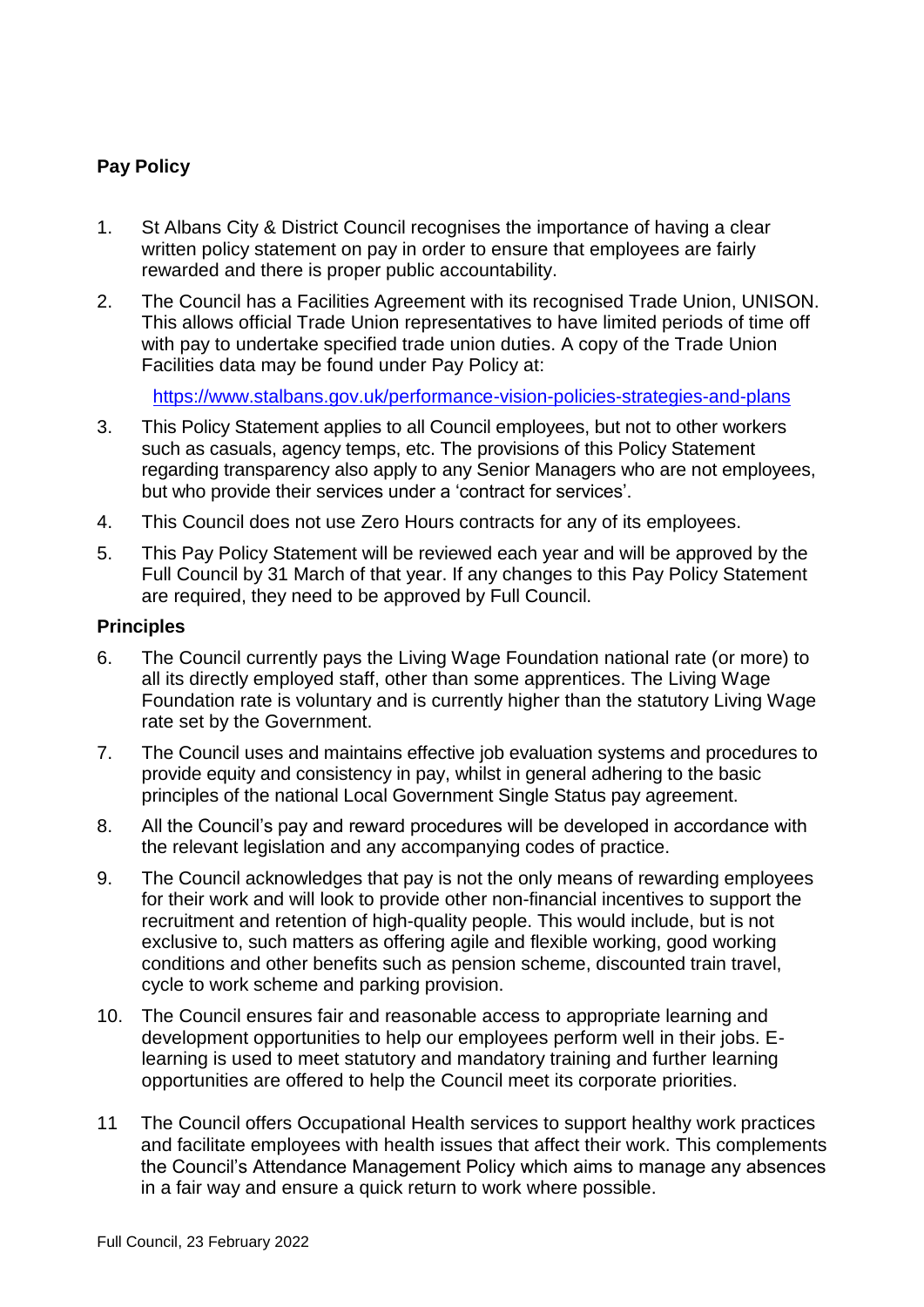12. Job applications from all applicants, including former employees who may have received a severance or redundancy payment, will be considered on the basis of the evidence presented. A full and robust selection process would be followed in all cases. Former employees may also provide their services as casual workers on an 'as and when' basis to help during peak times such as elections.

# **National Negotiating Process**

- 13. The Council is part of a national negotiating process and applies many of the terms and conditions, which have been agreed nationally.
- 14. There are three separately negotiated national agreements, which apply to the Council, covering
	- Chief Executives the JNC Local Authority Terms
	- Strategic Directors the JNC Chief Officer Terms
	- all other employees NJC Green Book Terms

# **General Pay Policies**

The following pay policies are part of national agreements unless stated otherwise and have general application to all employees.

#### Starting Salaries

15. Appointees will normally be paid in accordance with the minimum spinal column point for the grade relating to their job. However, Managers have discretion, in consultation with Human Resources, to commence employees on a higher spinal column point. Such decisions need to be recorded along with the reasons why the Council's standard practice was not applied.

# Progression

- 16. Employees normally progress through their grade on the basis of annual increments until they reach the highest spinal column point, provided that their performance meets expectations. Annual increments may be paid from 1 April each year until the maximum spinal column point for the grade has been reached. However, this payment is subject to the individual demonstrating that they have met their performance targets and the work has been carried out in accordance with the Council's values and behaviours. Payment is not applied until confirmation has been provided by the line manager following the relevant evidence-based performance conversation.
- 17. Where performance is excellent, as an exception, Managers have the discretion to move an employee to a higher spinal column point within their grade. However, there is no discretion to extend progression beyond the relevant grade for the job.
- 18. The first increment may be paid six months after appointment, provided performance is satisfactory and the starting date falls between April and September inclusive, otherwise the increment would be implemented on the 1 April. Where an employee starts work in the period October to March their first increment may not be paid earlier than six months after their appointment in line with successful completion of the probationary period.

# Exit Pay

19. Entitlement to redundancy pay is fully set out in the Council's Employment Stability Policy. Any redundancy pay is calculated on the basis of an individual's age and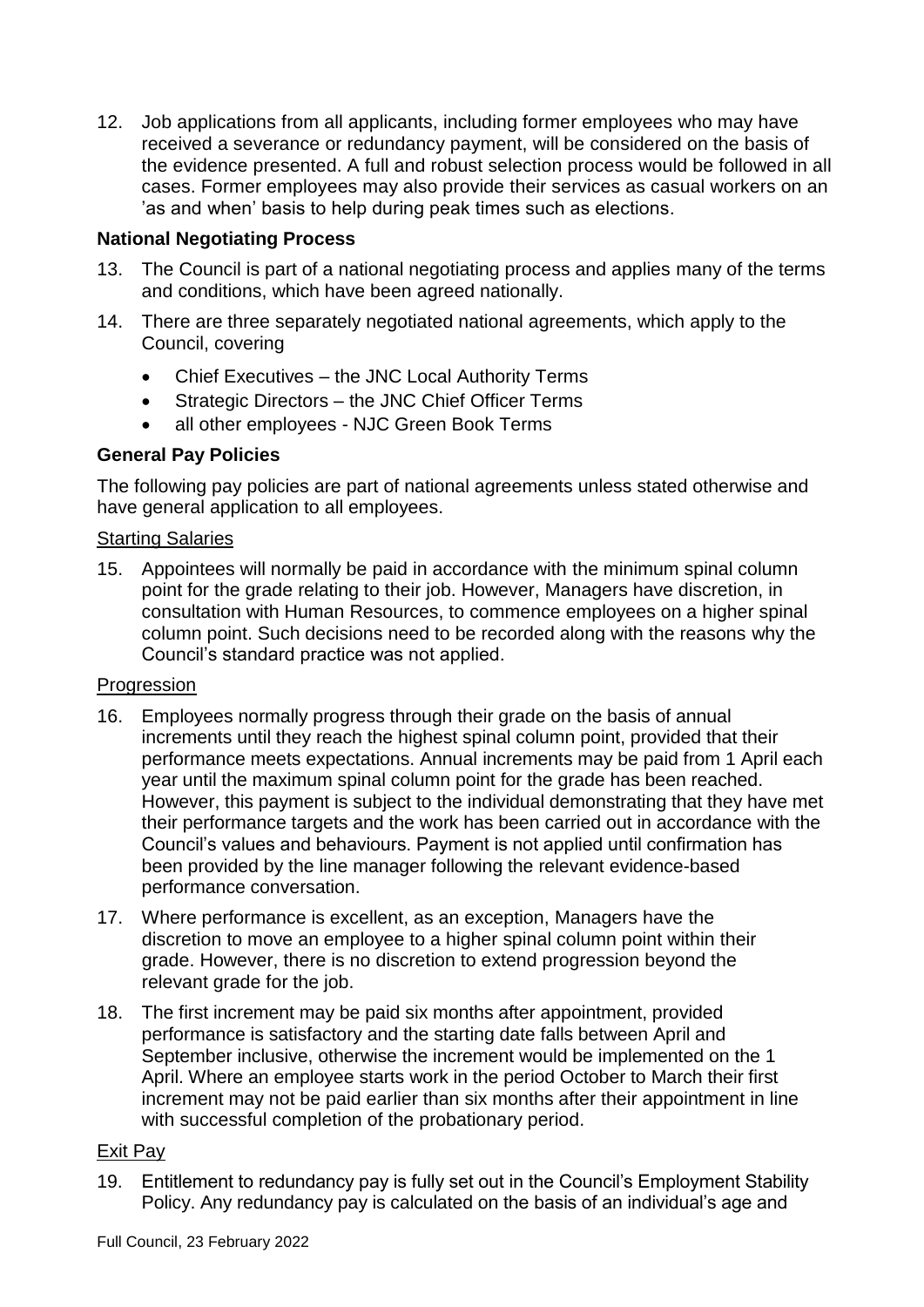length of service (up to a maximum of 20 years' service). The compensation and statutory redundancy payment are based on the employee's a week's pay and the Council currently applies a multiplier of 2.2 to any statutory payment.

#### Overtime Additional Hours

20. Employees who are required to work longer than 37 hours in any week are entitled to receive the following enhancements, if they are on spinal column point 23 and below:

Monday to Saturday - time and a half

Sundays and Public and Extra Statutory holidays – double time (min 2hrs)

- 21. Part-time employees on spinal column point 23 and below will only be paid overtime when they have worked more than 37 hours. Work relating to fewer than 37 hours will be paid at plain time rates, unless they are undertaken at unsocial hours, when they would attract an overtime rate of time and a half.
- 22. Employees on spinal column point 24 and above who are required to work longer than 37 hours in any week are entitled to payment at their normal hourly rate or time off in lieu for exactly the amount of hours worked, i.e. there are no enhanced payments for managerial grades, unless the work has to be undertaken during unsocial hours (Between midnight and 6.00 am).
- 23. The Chief Executive and Strategic Directors are not allowed to claim overtime.
- 24. All overtime/additional hours must be agreed in advance by an appropriate manager and in accordance with Council policy.

#### Night Work Enhancement

25. Employees at spinal column point 23 and below, who always work at night, are entitled to receive an enhancement of time and a third for hours worked between 8.00 pm and 6.00 am.

# Weekend Enhancement

- 26. Under the NJC Green Book, part 3 terms, employees on spinal column point 23 and below who are required to work on a weekend as part of their normal working week are entitled to be paid an enhanced rate of time and a half on Saturdays and double time on Sundays. This arrangement may be varied through local agreement. The Council has varied this arrangement for employees who regularly work weekends as part of their normal working week, whereby they will not receive an enhanced rate of pay for working on a weekend where this is part of their normal rota, in other words they are paid their usual rate of pay.
- 27. Employees who do not usually work on Saturdays and are on spinal column point 23 or below, when asked to work on this day, would receive the nationally agreed pay terms of time and a half.
- 28. Employees who do not usually work on Sundays and are on spinal column point 23 or below, when asked to work on that day would receive the nationally agreed pay terms of double their usual rate of pay.

#### Bank Holiday Enhancement

29. Under the NJC Green Book terms, employees (except those covered by paragraph 30) required to work on a bank holiday, public holiday or statutory holiday are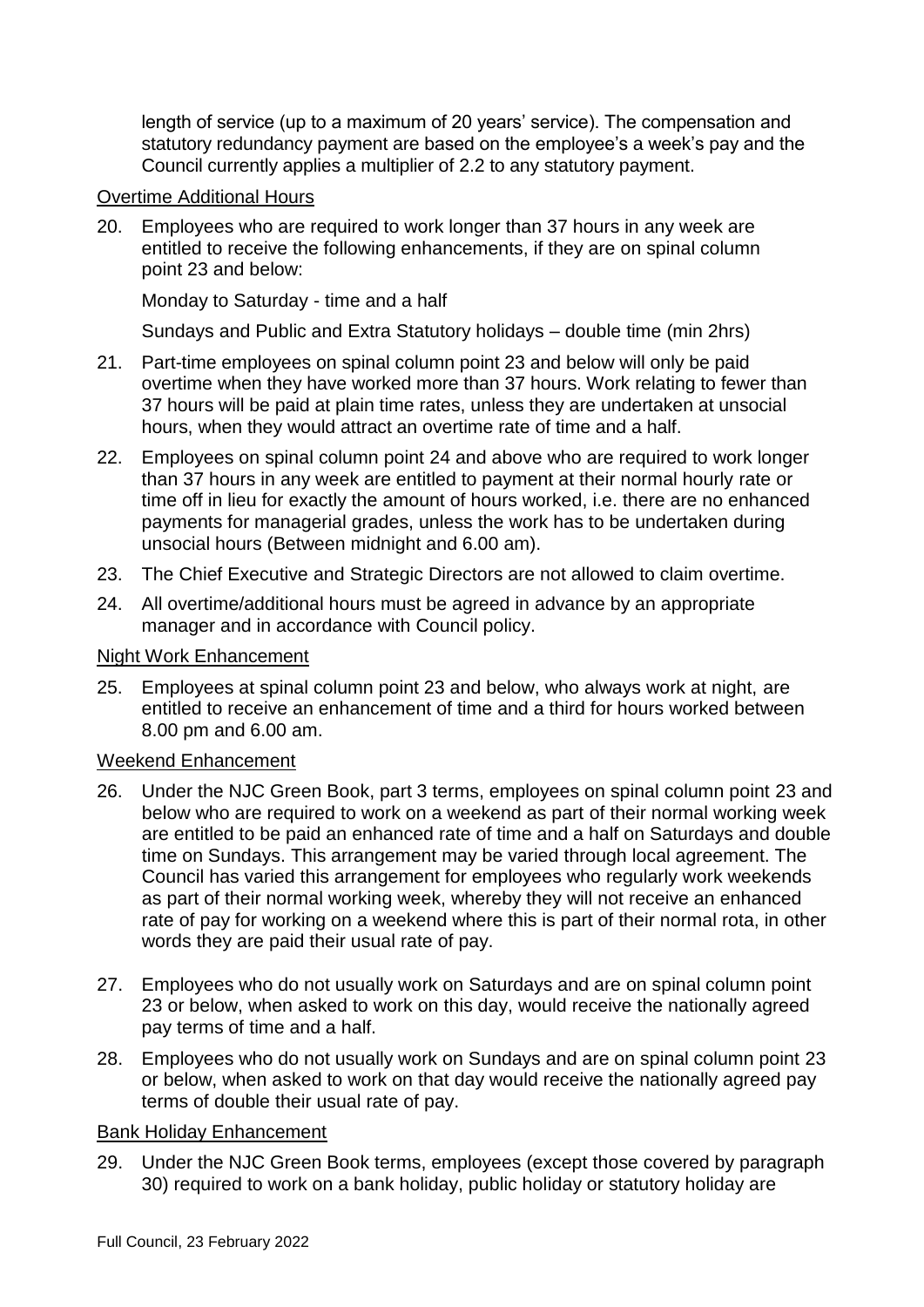entitled to a double time enhancement for the hours worked on that day. In addition, at a later date, time off with pay shall be allowed on the following basis:

- Half day's leave would be given for any hours amounting to less than half a day
- Full day's leave for any hours exceeding half a normal working day.
- 30. For those who do not usually work on a bank holiday, public holiday or statutory holiday and are asked to work, the nationally agreed pay terms mean the employee would receive double pay and time off for the hours worked.
- 31. Employees who regularly work bank holidays, public holidays and statutory holidays do not receive an enhanced rate for working such days as part of their normal rota. In other words, they are paid their usual rate of pay.

#### **Standby**

- 32. Under a local agreement, an employee who is contractually required or volunteers to be available on a standby basis will be recompensed in accordance with the corporate rate.
- 33. The Standby payment compensates individuals for the inconvenience of being at the Council's disposal outside of normal working hours and for the limitations that this imposes upon them. When on Standby all employees are required to be fit for work and either at home or close to the District's boundaries.
- 34. The Standby rate is the same for all jobs as all employees' personal time is viewed to be of equal value. However, if an employee is required to leave their home, or spend more than 15 minutes in any night dealing with phone calls, the relevant overtime/additional hours rate for the job would apply.

# Professional Fees

35. This Council reimburses professional fees where it is an essential requirement of the job to be a member of a professional body.

#### Car Allowances

- 37. Car allowances are payable when an employee is required to use their car for business use. To be an essential car user, an employee must meet at least two of the following criteria:
	- Daily travel on behalf of the Council (not mileage related)
	- Weekly requirement to carry large, heavy or bulky items for the Council
	- Monthly occurrence of security or health and safety risk i.e. late-night meetings or vulnerable when visiting particular locations across the district etc.
- 38. An updated list of Essential Car User posts is attached at Appendix D and this is reviewed annually.
- 39. Essential Car User allowances are paid in accordance with nationally agreed rates.
- 40. Car mileage is paid at HMRC rates.

# Acting up – Undertaking the work of a higher graded post

41. An employee, who is required to undertake the duties and responsibilities of a higher graded post, may be paid in accordance with the grade of the duties and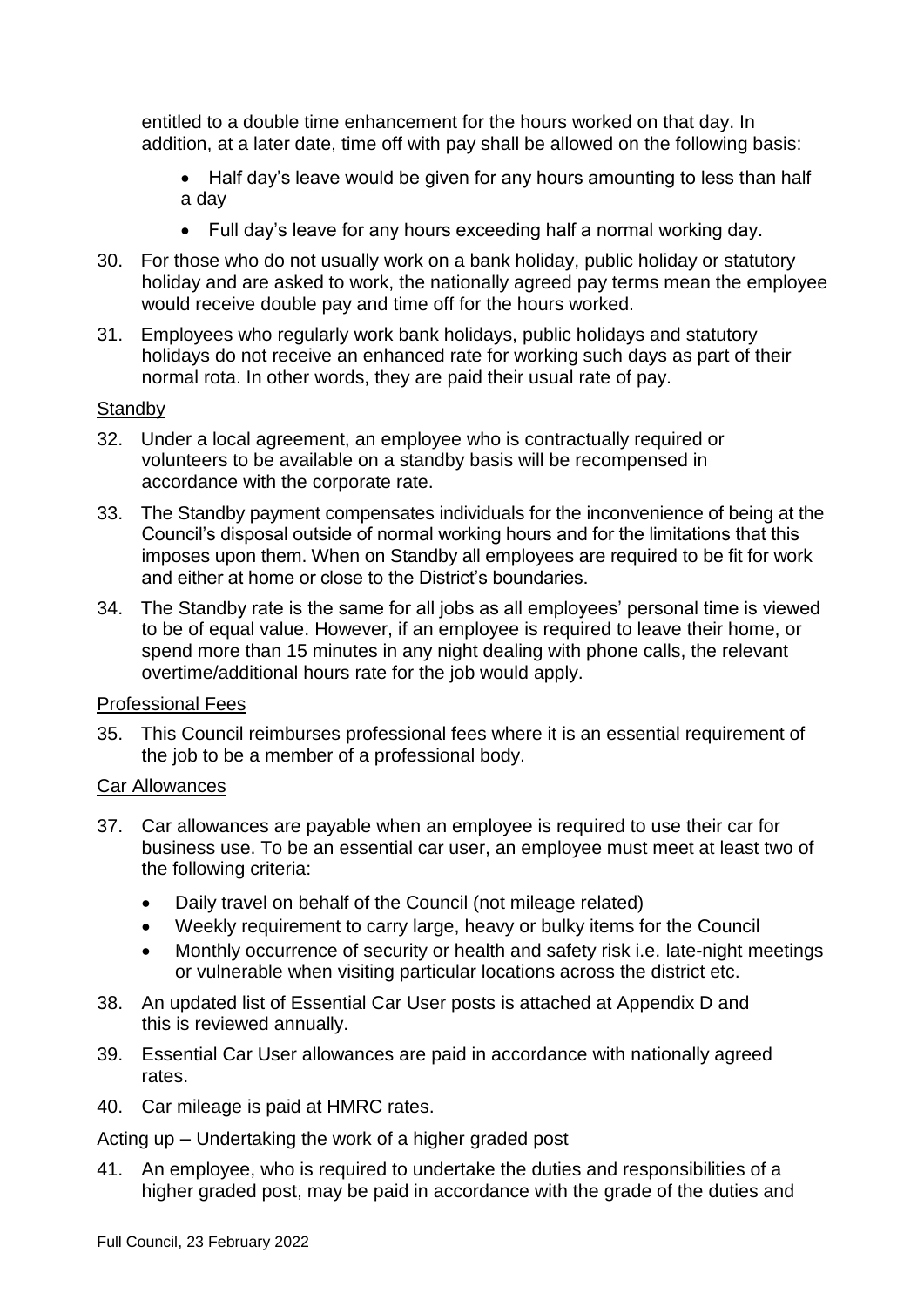responsibilities temporarily undertaken. The amount paid will normally be the minimum of the higher graded post.

- 42. Acting Up payments for any partial undertaking of more highly graded duties and responsibilities will be calculated on a pro rata basis.
- 43. Any Acting Up payment ceases as soon as an employee resumes their normal duties.

# One-Off Payments (Honoraria)

44. In exceptional circumstances, if an individual is asked to take on board additional and especially onerous duties, consideration can be given to offering a one-off payment. The individual's line manager prepares a rationale justifying the payment which then needs the approval of senior management.

#### Market Supplements

- 45. Under a local agreement, market supplements are only paid in exceptional circumstances where several attempts have been made to recruit and have not resulted in an appointment.
- 46. All market supplements are based on relevant market pay data and all payments are reviewed on an annual basis and are amended or ceased if market conditions change.

#### Performance Related Pay

47. The Council uses performance related pay on top of basic pay for a few specific posts. The Council will use performance related pay where a need for this is identified by the relevant senior manager in consultation with Councillors, as required by the Council's scheme of delegation. This will be used to assist with the retention and recruitment to posts delivering key projects where there is a commercial imperative and/or where not to do so could affect delivery of time critical priority projects.

# Annual Leave

48. Annual leave entitlement is related to both an individual employee's salary level and length of continuous service. The following table sets out basic leave entitlement which includes the two extra NJC statutory days, one and a half discretionary closure days which are now consolidated but does not include bank and public holidays.

| Entitlement is based upon<br>employee's current spinal<br>column points | $0 - 5$ years<br>service | Between 5-<br>and 10 years<br>continuous<br>service | Over 10 years<br>continuous<br>service |
|-------------------------------------------------------------------------|--------------------------|-----------------------------------------------------|----------------------------------------|
| Up to scp 11                                                            | 25.5                     | 28.5                                                | 28.5                                   |
| $Scp 12 - 22$                                                           | 25.5                     | 28.5                                                | 28.5                                   |
| Scp 23 - 34                                                             | 27.5                     | 28.5                                                | 30.5                                   |
| Scp 35 to 61                                                            | 29.5                     | 29.5                                                | 32.5                                   |
| Strategic Directors and Chief<br><b>Executive</b>                       | 31.5                     | 31.5                                                | 34.5                                   |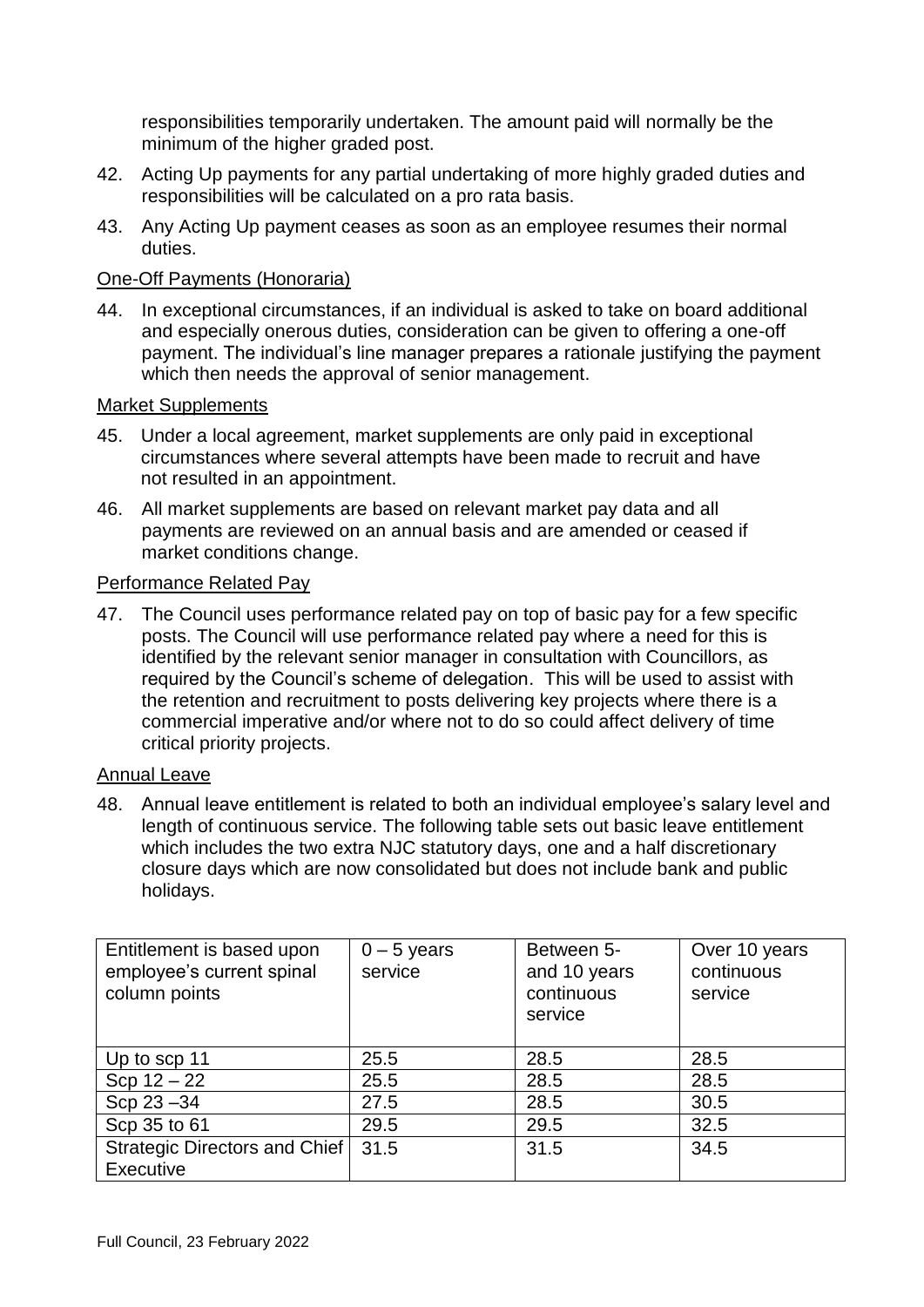# Pension

- 49. Eligible employees may join the Local Government Pension Scheme (LGPS) in accordance with the statutory regulations of the Scheme.
- 50. The Council will automatically enrol employees into the LGPS pension if they have a contract of three months or more.
- 51. For temporary and casual workers, the Council will automatically enrol them into the LGPS if the following criteria is met:
	- not currently an active member of a qualifying workplace pension; and
	- aged 22 or over; and
	- under state retirement age; and
	- earn more than £10,000 a year
- 52. The Council, as the employer contributes 30.0% per employee to the Hertfordshire Local Government Pension Fund. This is made up of 11.5% relating to pensioners and current employees past service (£1.54m in total), and up to 18.5% contribution for all current employees.
- 53. Members of the Scheme must contribute a percentage of their salary which increases for higher pay grades. The employee contributes between 5.5% and 12.5% from their pensionable pay.
- 54. Since 1 April 2014 LGPS pensions are based upon a career average basis rather than final salary, an accrual rate of 1/49 and a retirement age the same as the state pension scheme. Existing scheme members retain some reserved rights under the current scheme.
- 55. The LGPS regulations provide for the exercise of discretions that permit retirement benefits to be enhanced and every local authority is required to have a policy on how it exercises such discretions. This Council has an Early Retirement Policy to fulfil this requirement. Each case is considered on its own particular merits, but the Council will only exercise discretion in exceptional circumstances and as permitted by Regulations.
- 56. Under flexible retirement arrangements, Members of the Scheme can be paid in relation to reduced hours or grade and continue to pay into the LGPS, thereby building up further pension benefits. The Council will consider each flexible retirement request on its merits and operational requirements but is not required to consent.

# Occupational Sick Pay

57. Entitlement to sick pay is related to continuous service, measured in complete months or years at the start of the period of absence. Any previous absences in the 12 months before the start of any absence are deducted from the entitlement, which is in accordance with the National Agreement on Pay and Conditions of Service.

# Family and Carers' Pay

58. The Council always complies with its legal responsibilities to provide statutory Maternity Leave and Pay to qualifying employees; there are similar statutory obligations regarding those wanting to take Shared Parental Leave and adoptive parents. It will also pay eligible employees and workers statutory Parental Bereavement Pay as appropriate.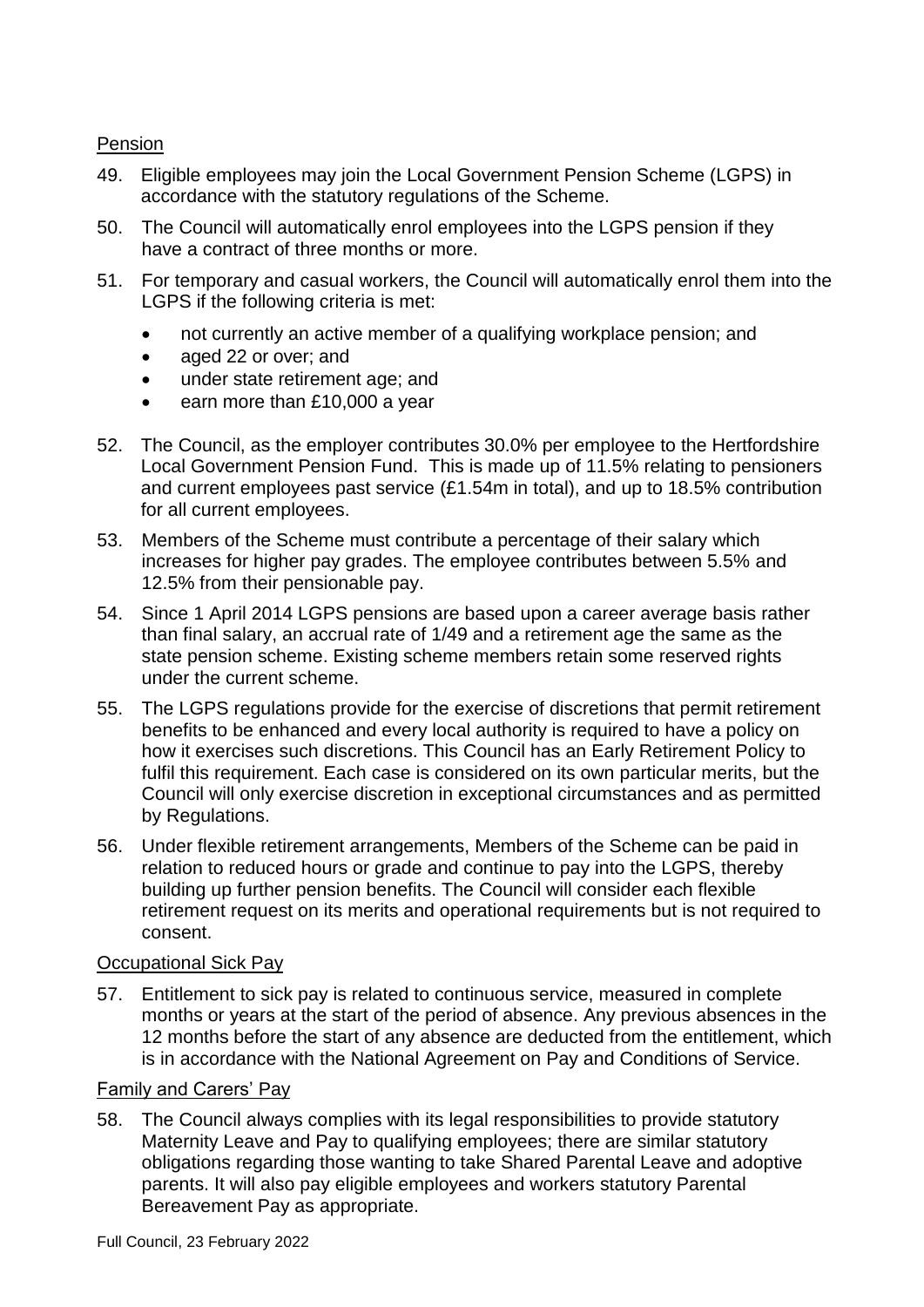- 59. The Council also obeys the law relating to Paternity Leave, Parental Leave Parental Bereavement Leave and Time Off for Dependents.
- 60. These legal obligations are shown in detail on websites such as [www.acas.org.uk.](http://www.acas.org.uk/) In addition to meeting these statutory obligations the Council pays an additional 12 weeks' half-pay to new mothers and adoptive parents under the nationally negotiated terms and conditions for local government.
- 61 The Council has summarised its support arrangements for carers in a Guide for Carers and this mirrors statutory arrangements.

#### Life Assurance

62. Under a local agreement, the Council provides free group life assurance for all permanent employees aged between 18 and 65, which currently provides a benefit on death in service of one year's salary.

# Non-Contractual Benefits

63. The Council also provides various non contractual benefits which include agile and flexible working opportunities, childcare vouchers for existing recipients (this government scheme is now closed to new entrants), free access to an Employee Assistance Programme and nurse advice as part of the GoodShape attendance management support service.

#### **Senior Pay**

#### Pay Policy relating to Senior Officers

64. For the purposes of this Pay Policy Statement, the term Senior Officer covers the Chief Executive and Strategic Directors. On occasion there is a need to differentiate between the Chief Executive and Strategic Directors as different terms apply.

# Salary Levels

- 65. The Council uses a job evaluation scheme to determine the pay relativities for its Senior Officers. The pay relativities for all other Officers are set by the Council's Job Family Framework, which is underpinned by the Local Government NJC Job Evaluation Scheme, in line with all other Council employees.
- 66. The Senior Management reporting structure is set out at [Appendix B](https://www.stalbans.gov.uk/sites/default/files/attachments/Appendix%201B%20Structure%20Chart%20with%20key%20responsibilities%20for%20Senior%20Officers.pdf) and is correct as at 31 March 2022.
- 67. All remuneration packages exceeding £100,000 must be reported to Full Council prior to any recruitment. This includes salary, any allowances and benefits in kind, but excludes pension.

#### Chief Executive

- 68. When setting the remuneration for the Chief Executive, the Council will compare the salary of the vacant post with comparable salaries for Chief Executives at Councils of a similar size, type and location. Specialist reward advice will also be sought as to what would be an appropriate starting salary.
- 69. The Chief Executive is employed on a spot rate and this salary is increased in line with any nationally agreed pay awards provided performance is satisfactory. A further reward element of 1% over the national pay award may be given to recognise experience gained in the job and exceptional performance, but any salary growth would be capped at £125,000. Otherwise, the terms and conditions of the National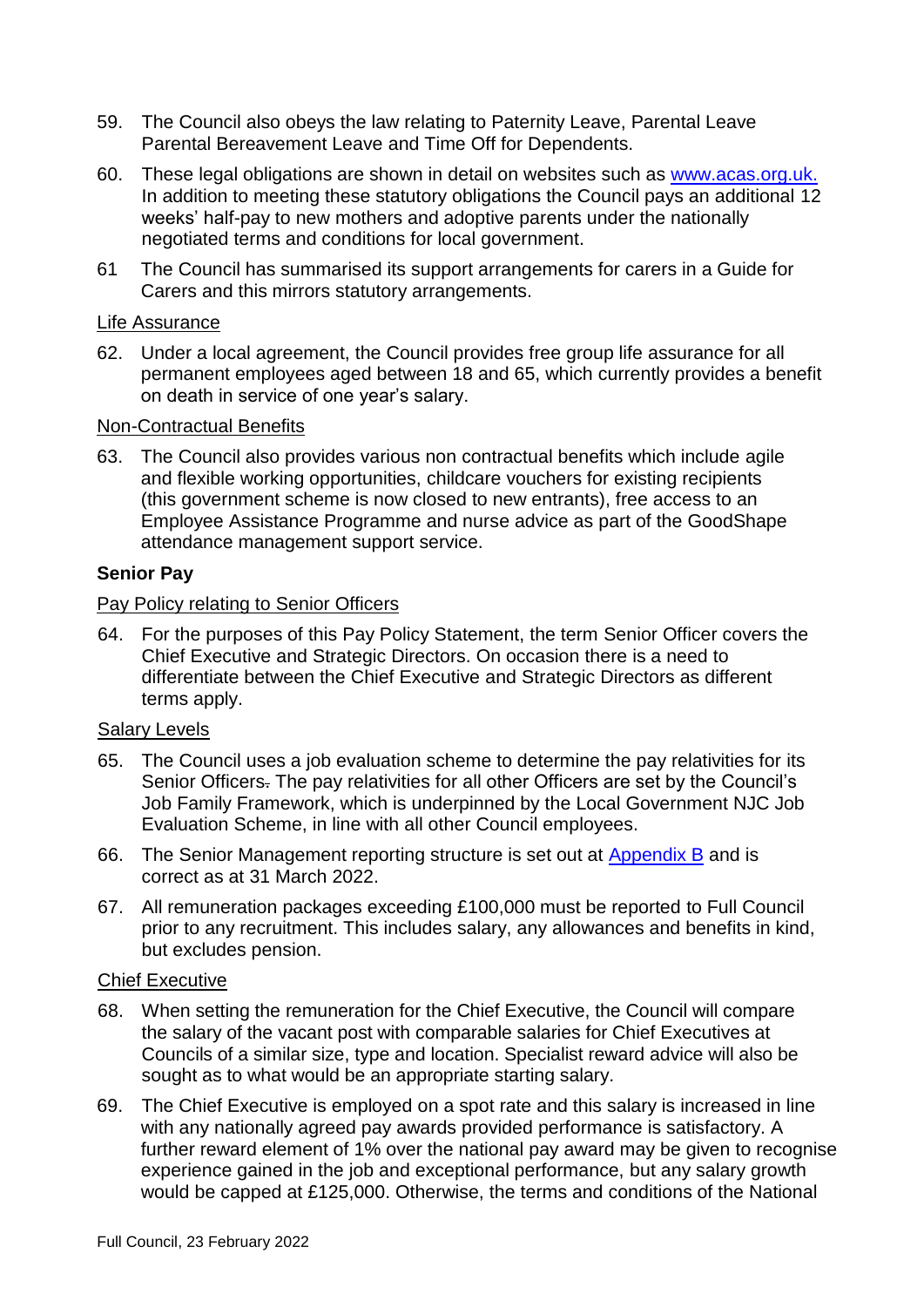Joint Committee for Chief Executives of Local Authorities are as set out in the National Agreement on Pay and Conditions of Service.

70. The Chief Executive is appraised annually by the Leader of the Council in consultation with Group Leaders.

# Chief Officers and Senior Officers

- 71. The Salaries for the Strategic Directors are set out in **[Appendix A](https://www.stalbans.gov.uk/sites/default/files/attachments/Appendix%201A%20Pay%20grade%20structure%20for%20Senior%20Officers%20Council.%20doc.pdf)**
- 72. Starting salaries would be on the same basis as all other employees. Increments are only applied if the individual demonstrates that they have met their performance targets and the work has been carried out in accordance with the Council's values and behaviours, in line with all other employees. However, unlike other employees any national pay award can be withheld following an annual performance review by the Chief Executive if performance is not satisfactory.

# Elements of Senior Officer Remuneration

- 72. Senior Officer basic remuneration packages comprise the following elements:
	- a) Basic salary
	- b) Pension
	- c) Essential car user allowance, if this is a requirement of role
	- d) Professional fees, if this is an essential requirement of the job
	- e) Annual leave entitlement
	- f) Life Assurance
	- g) Occupational sick pay

# Senior Officers' Salaries - Notes

- 73. The Chief Executive and Strategic Directors do not receive any allowances but may receive payments to compensate for costs incurred arising from their work, such as claiming for business related mileage.
- 74. The Council continues to pay a separate fee for Elections work to senior officers to compensate for the additional duties required to manage national and local elections and referendums. The Returning Officer is designated as the Chief Executive in the Council's Constitution.
- 75. The Council does not operate a general performance related pay scheme or bonuses for its Senior Officers. Incremental progression for the Strategic Directors is subject to satisfactory performance in the same way as all other employees**.**

# Redundancy Payments

- 76. Senior Officers receive the same treatment as all other employees on resignation or termination, subject to statutory provisions and the separate National Agreements.
- 77. The Council has a single redundancy scheme which applies to all employees.

# Publication and access to information on Senior Pay

- 78. This pay policy statement will be produced annually and will be reported to Full Council before the end of each Municipal Year (31 March). It may be amended at any time, but any changes would need to be approved by Full Council.
- 79. This document may be found here <https://www.stalbans.gov.uk/performance-vision-policies-strategies-and-plans>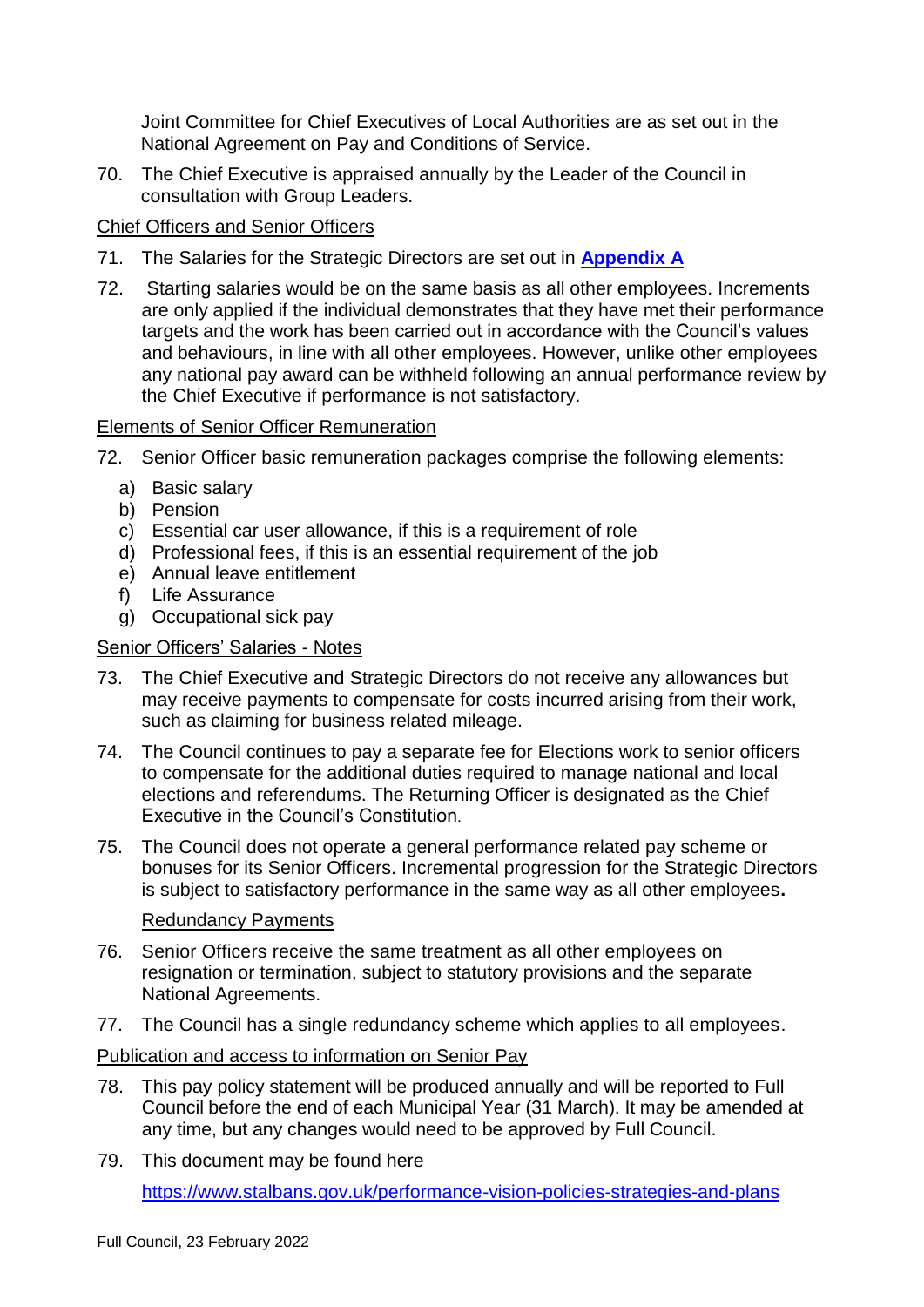- 82. A structure chart setting out the key responsibilities for Senior Officers and their reporting lines is set out at **[Appendix B](https://www.stalbans.gov.uk/sites/default/files/attachments/Appendix%201B%20Structure%20Chart%20with%20key%20responsibilities%20for%20Senior%20Officers.pdf)**
- 83. Financial data on Senior Officers' pay may also be found on the Council's website:

<https://www.stalbans.gov.uk/performance-vision-policies-strategies-and-plans>

84. Financial data on what has actually been paid to Senior Officers can be found in the Council's published Statement of Accounts:

<https://www.stalbans.gov.uk/accounts-budgeting-and-spending>

#### **Pay and Grading Structure**

#### Pay below Senior Management

- 85. For employees below Senior Management, the Council operates a pay and grading structure. This structure has 11 grades and ranges between spinal column point 5 and spinal column point 61. The grading structure for all employees PO6 and below is set out at [Appendix C](https://www.stalbans.gov.uk/sites/default/files/attachments/Appendix%201C%20Pay%20Grade%20Structure%20upto%20and%20inc%20PO6.pdf)
- 86. Many Council jobs are paid against these grades with only a few employees having local pay conditions. These exceptions usually relate to externally funded posts.
- 87. The entry level salary will exclude individuals who are on government approved apprentice schemes and people on work experience who may be on less than spinal column point 5.

Lowest paid employees

- 88. The definition of the Council's lowest paid employees has been based on the lowest spinal column point on the Council's grade structure plus the Outer London Fringe (OLF).
- 89. As at 31 March 2022, the Council's lowest paid employees (excluding apprentices) are on spinal column point 5. This amounts to an annual salary of £19,650 plus £637 Outer London Fringe making a total of £20,287.

#### Relationship between Highest Paid and Pay Multiples

- 90. This Council does not have any specific pay targets based upon pay multiples. However, we would not expect the remuneration of the Chief Executive to exceed or equate to the ratio the Hutton review outlined for Chief Executives i.e. that the pay of a Chief Executive does not exceed 20 times that of the lowest paid employees.
- 91. In the case of the Chief Executive at St Albans City & District Council the ratio does not exceed six times that of the Council's lowest paid employees.

#### Relationship between the Highest Paid and Median Pay - Pay Multiple

92. The ratio between the highest paid employee and the median pay figure for the whole of the authority's workforce is 4:1. (This excludes pension payments.)